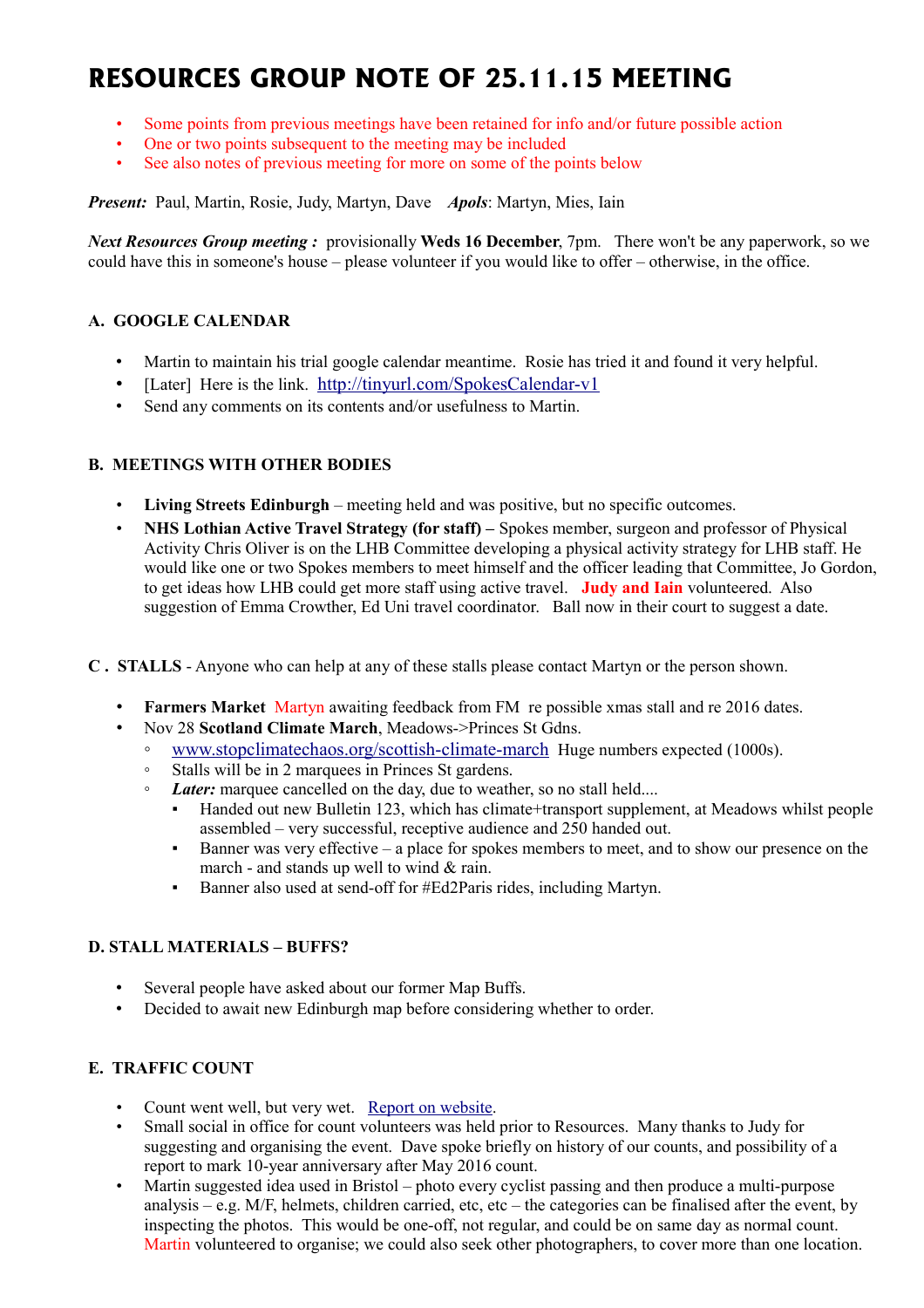# **F. SPOKES MAPS**

- New Glasgow edition delayed since late 2014. Likely to be on tearproof paper, but at increased cost. Electronic version already downloadable for smartphones.
- New Edinburgh edition now expected early Spring 2016 hope March. Will be on new base map (XYZ) to allow electronic version as well as paper.
- The first draft has now been received from XYZ and Tim/Ian/David(Langworth) have met to work on it and on the the reverse of the map.
- 1000 more of existing 2010 map have arrived to keep shops/orders satisfied till new map ready.
- Lothians maps sales Local members now stock shops in ML (David W-W) and Livingston (Eric Ingram).

#### **G. ONLINE JOINING AND RENEWAL**

• **Clair**, computing adviser at Ed Uni, working on this. Dave & Christine to meet Clair soon.

#### **H. SPOKES STATUS**

• AGM agreed set up working group of Paul, Ian, Sandy, Dave [with power to coopt others] to progress Spokes becoming a SCIO [http://www.scvo.org.uk/setting-up-a-charity/decide-on-a-structure/scottish](http://www.scvo.org.uk/setting-up-a-charity/decide-on-a-structure/scottish-charitable-incorporated-organisation/)[charitable-incorporated-organisation/](http://www.scvo.org.uk/setting-up-a-charity/decide-on-a-structure/scottish-charitable-incorporated-organisation/) **Dave** to organise meeting – probably Weds 16 December lunchtime [only Weds possibly for Paul at present].

#### **I. MOTORIST AWARENESS CAMPAIGN – DRIVERS' CYCLE AWARENESS VIDEO**

- Bryce has set up a Spokes site on YouTube and loaded this and other spokes-related videos onto it. The link is [https://www.youtube.com/channel/UCMXOa8J6lSRh7aYiZ1vN4Wg.](https://www.youtube.com/channel/UCMXOa8J6lSRh7aYiZ1vN4Wg) We can edit the wording.
- Dave has set up a videos page on our website, with links to Bryce's videos click the *videos* tab or go straight to *[www.spokes.org.uk/videos](http://www.spokes.org.uk/videos)*.
- David Gardiner of Laidback Bikes/Vantage Creative produced A4-folded leaflet. Once finalised it will go in a spokes mailout [Feb 2016?] to all orgs and members [approx 3000] + on stalls. Also (then or later) to other relevant orgs on list from last year, e.g. driving schools. So total order 4000/5000.
- **Edinburgh and West Lothian sixth form pre-driver sessions** August 25-27 (WL) and Sept 28-Oct 1 (Edinburgh). Both events attended, with draft video and leaflet (printed B/W by Dave). 2000 students saw it at WL, a few 100 at Edinburgh. Our volunteers were – Martin, Martyn, Brian Curtis, Donald Urquhart.
	- Format at WL v successful, less so at Edinburgh where video not shown to the whole group. Martin contacting Brian to feed back to Edinburgh Council with suggestions for next year.
- Mies informing Fyfe's of use of video so far.
- We need to meet to combine feedback from the above ( $\&$  any from Fyfe's) and finalise video  $\&$  leaflet, then decide on printing, distribution and publicity – postponed as Mies not here today
- We discovered the website <https://www.driving-instructor.tv/>thanks to this article... [http://www.theguardian.com/environment/bike-blog/2014/nov/11/the-film-teaching-driving-instructors-to](http://www.theguardian.com/environment/bike-blog/2014/nov/11/the-film-teaching-driving-instructors-to-understand-cyclists)[understand-cyclists.](http://www.theguardian.com/environment/bike-blog/2014/nov/11/the-film-teaching-driving-instructors-to-understand-cyclists) Could try to get links to our materials on that site.

# **J. SPOKES PUBLIC MEETINGS**

- **Autumn meeting** 17 Nov -*Topic:* '*Climate, Transport and Cycling*' to tie in with Paris summit in early December and worldwide marches/demonstrations, including Edinburgh 28 Nov and London 29 Nov.
	- Meeting very successful in all respects. Thanks to Martin for organising.
	- Dave has done [website report.](http://www.spokes.org.uk/2015/11/public-mtg-calls-for-fairer-funding/)
	- Bryce video'd the speakers successful videos included in website report
- **Spring 2016 meeting** Hustings mtg for the May Holyrood elections, expected audience 100-120.
	- Martin inviting speakers and seeking premises. Date now fixed for Mon 21 March.
	- Invites sent to preferred speakers several weeks ago *Green* Alison Johnstone & *Labour* Sarah Boyack both OK. *SNP* (Jim Eadie office) & *LibDems* promised speaker but no name yet. *Con* no reply?
	- Premises St.Columba v. St.Brides. The latter preferred, so Martin will confirm with them. Cost £100 + £1.50 each for tea/biscuits (we are not allowed to do the catering). Suggest 60 tea/coffee?